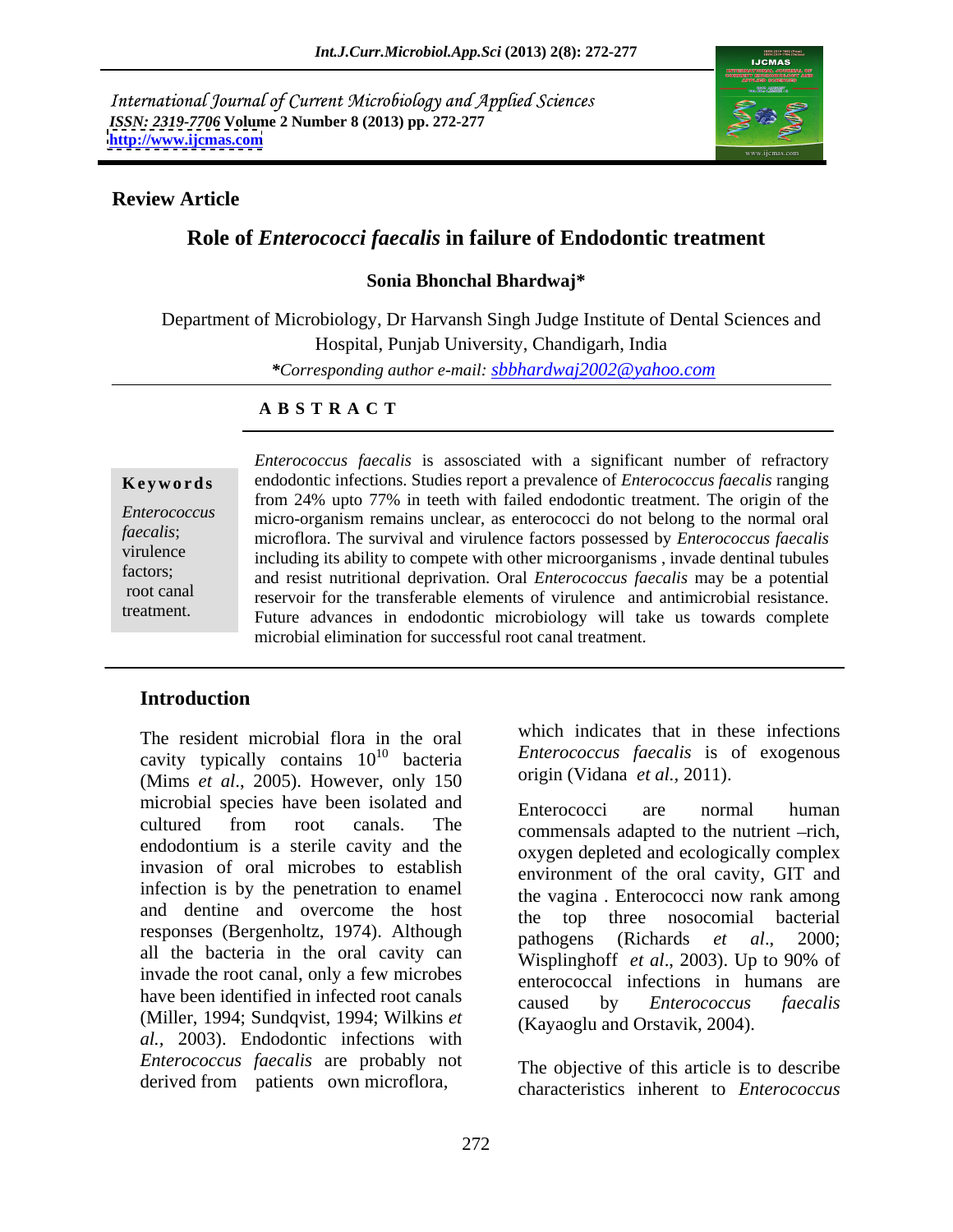*faecalis* and as an etiology in failing root

# **Characteristics of** *Enterococcus faecalis*

Enterococci are gram positive cocci that can occur singly, in pairs or as short clinical isolates from healthy volunteers chains. They are facultative anaerobes, (Coque *et al*., 1995) suggesting a possible possessing the ability to grow in the presence or absence of oxygen. infections. In a recent study of Enterococci can withstand harsh characterization of virulence factors and environmental conditions. Enterococci clonal diversity of *Enterococcus faecalis* can grow at  $10^{0}$  C and  $45^{0}$  C at pH 9.6 in isolates from treated dental root canals by 6.5% NaCl broth and survive at  $60^{\circ}$ C for phenotyping and western blotting test 45% 30 minutes (Sherman, 1937). This may had genes for AS (Archimbaud *et al*., explain its survival in root canal 2002). infections, where nutrients are scarce and there are limited means of escape from root canal medicaments.

and arginine. Recently molecular methods PCR amplification assays have been used (Toledo-Arana et al., 2001). Esp is analysis and pulse-field gel electrophoresis<br>(PGGE) have been used to determine 2002). and ace genes detected by PCR from

The factors most extensively studied are Enterococcus faecalis to the

It is a pheromone -responsive, plasmid Sex Pheromones encoded bacterial adhesion that mediates efficient contact between donor and Production of the sex pheromones by recipient bacterium, facilitating plasmid exchange(Zoletti *et al*., 2011). *E. faecalis*

canal treatment. express proteins that allow it to compete has been shown to adhere to host cells, with other bacterial cells and alter host responses (Love, 2001). As has frequently been detected in clinical isolates ( Elsner *et al*., 2000) but is rarely found among role for AS in in human enterococcal infections. In a recent study of phenotyping and western blotting test 45% 2002).

# **Surface Adhesins (SA)**

There are currently 23 enterococci species Enterococcal gene esp, encoding the high and they are divided into five groups based molecular weight surface protein esp, has on their interaction with mannitol, sorbose been detected in abundance among (Facklam RR *et al*., 2002). Random amplified polymorphic DNA (RAPD) attachment and biofilm formation of (PGGE) have been used to determine (Toledo-Arana *et al*., 2001). In a recent various *E.faecalis* subtypes ( Dauttle *et al*., study 90% of virulence genes were efaA **Virulence factors** *et al*., 2000a). The disruption of the ace aggregation substance, surface adhesions, extracellularmatrix proteins (Nallapareddy sex pheromones, lipoteichoic acid , *et al*., 2000a). Serum invasion of dentinal extracellular superoxide, gelatinase, tubules by *Enterococcus faecalis* was hyaluronidase and cytolysin (hemolysin). suggested while other test species **Aggregation Substance (AS)** *Streptococcus mutans* WG8 was inhibited. bacterimia and endocarditis (Toledo-Arana *et al*., 2001). Esp is associated with promotion of primary *Enterococcus faecalis* on abiotic surfaces and ace genes detected by PCR from treated root canals of teeth (Nallapareddy gene impaired the conditional binding of *Enterococcus faecalis*to the *Streptococcus gordonni* DLI and

# **Sex Pheromones**

strains of *Enterococcus faecalis* and its bacterial clumping inducing effect was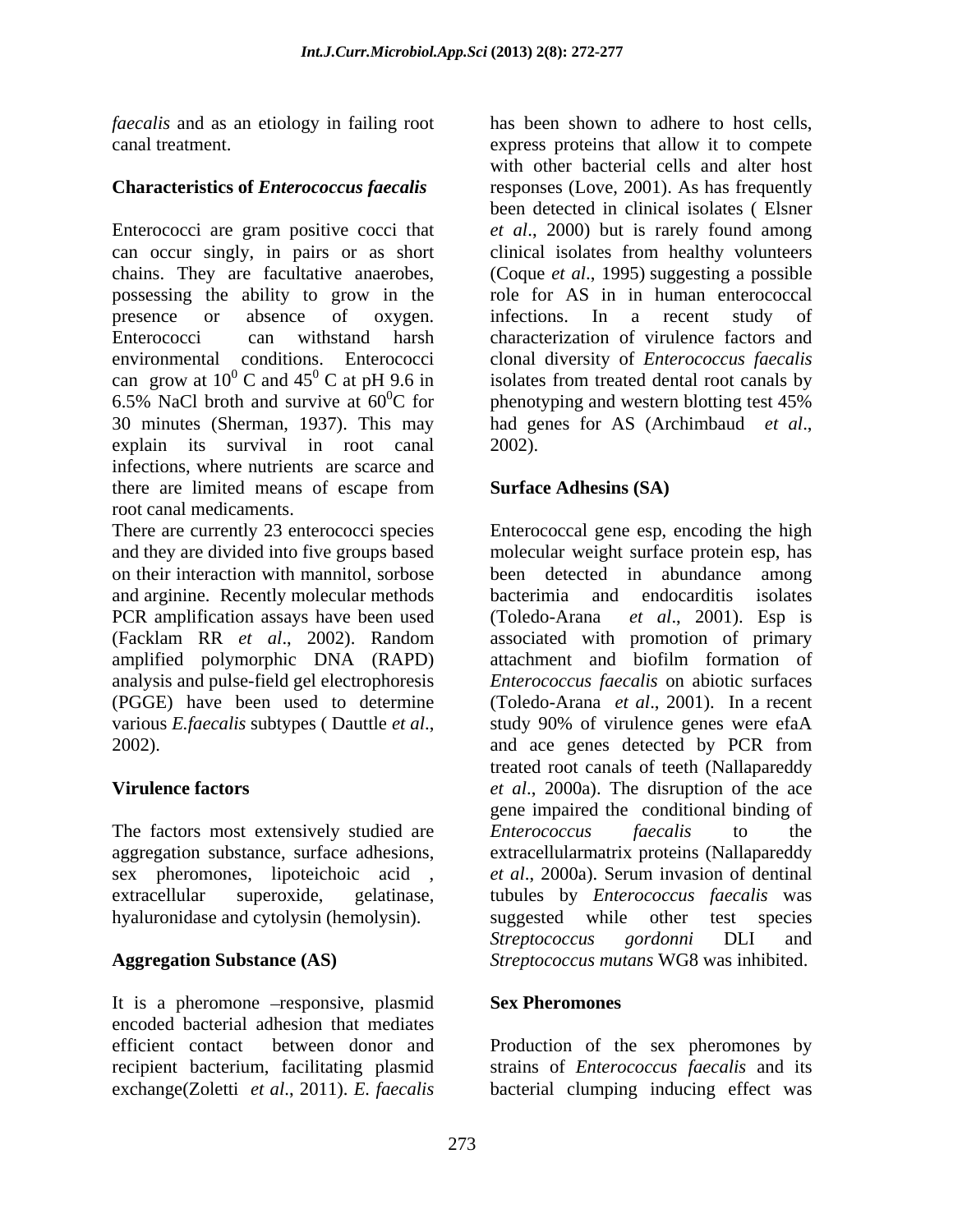first described by (Danny *et al*., 1978) . It was subsequently shown that antibiotic strains of *Enterococcus faecalis* by sex pheromone system (Clewell and Weaver, in root canals of teeth (Rocas et al., 1989). Some of *Enterococcus faecalis* sex 1990). A strong assosciation between gingival crevicular fluid neutrophilic root canal treatments (Mundy et al., (Buchmann *et al* ., 2002). In a study on oral enterococci response to pheromones in *Enterococcus faecalis* culture filtrate

(Hubble TS et al, 2003) which help it bind  $al., 1997$ ). E. faecalis is able to form a whole saliva samples (Makela Met times more resistance to phagocytosis, al,1994) and in gingival biopsy specimens( patients compared with healthy subjects. High gelatinase production has also been seen in epidemiologic studies with human clinical isolates(Kanemitsu K et al ,2001).

*Enterococcus faecalis* posses cytolysin or hemolysin as a virulence factor. Conflicting studies suggesting the role of MTAD a new root canal irrigant derived from fecal specimens from healthy in its preliminary studies (Abdullah M et factor is small or negligible (Coque *et al*., 1995 and Elsner *et al*., 2000).

## **Survival of** *Enterococcus faecalis*

resistance and other virulence traits, like *E. faecalis* is less dependent upon cytolysin production can be passed in virulence factors, it relies more upon its pheromones were found to be chemotactic genes from other microbes or by for human neutrophils (Sannomiya *et al*., spontaneous mutation thereby making lysosomal enzymes and chronic 2000). The presence of serine protease and periodontal disease have been found collagen binding protein help in the ability to survive and persist as a pathogen in root canals of teeth (Rocas 2000). It exhibits antibiotic resistance of these microbes recalcitrant to the usual root canal treatments (Mundy invasion of *E.faecalis* into the dentinal (Hubble *et al.*, 2003).

was seen ( Sedgley *et al*. , 2004). *E. faecalis* is also known to possess **Gelatinase** associated proton pump <sup>31</sup> which makes it *Enterococcus faecalis* posseses gelatinase OH (Fabricus *et al*., 1982; Tansiverdi *et*  to dentin and gelatinase levels were biofilm that helps it resist destruction by elevated in oral rinses, crevicular fluid and enabling the bacteria to become 1000 Soell M et al, 2002) from periodontitis biofilm producing organisms (Chavez De alkaline tolerance due to cell wall  $31$  which molecult which makes it resistant to the antimicrobial effect of Ca *al*., 1997). *E. faecalis* is able to form a times more resistance to phagocytosis, antibodies and antimicrobials than non biofilm producing organisms (Chavez De Paz Le *et al*., 2003).

# **Eradication of** *Enterococcus faecalis*

**Cytolysin** irrigant for all presentations of *E.faecalis* Sodium hypochlorite is an effective including its existence as a biofilm (Distel *et al.,* 2002).

cytolysin as a possible virulence factor. consisting of a mixture of a tetracycline Initial studies reported that approximately isomer, an acid and a detergent has shown 60% of *Enterococcus faecalis* isolates success in its ability to destroy *E. faecalis* individuals. However recent studies show al,2005). Calcium hydroxide is relatively that the role of cytolysin as a virulence ineffective against *E.faecalis* because of MTAD a new root canal irrigant in its preliminary studies ( Abdullah M et considerations mentioned previously.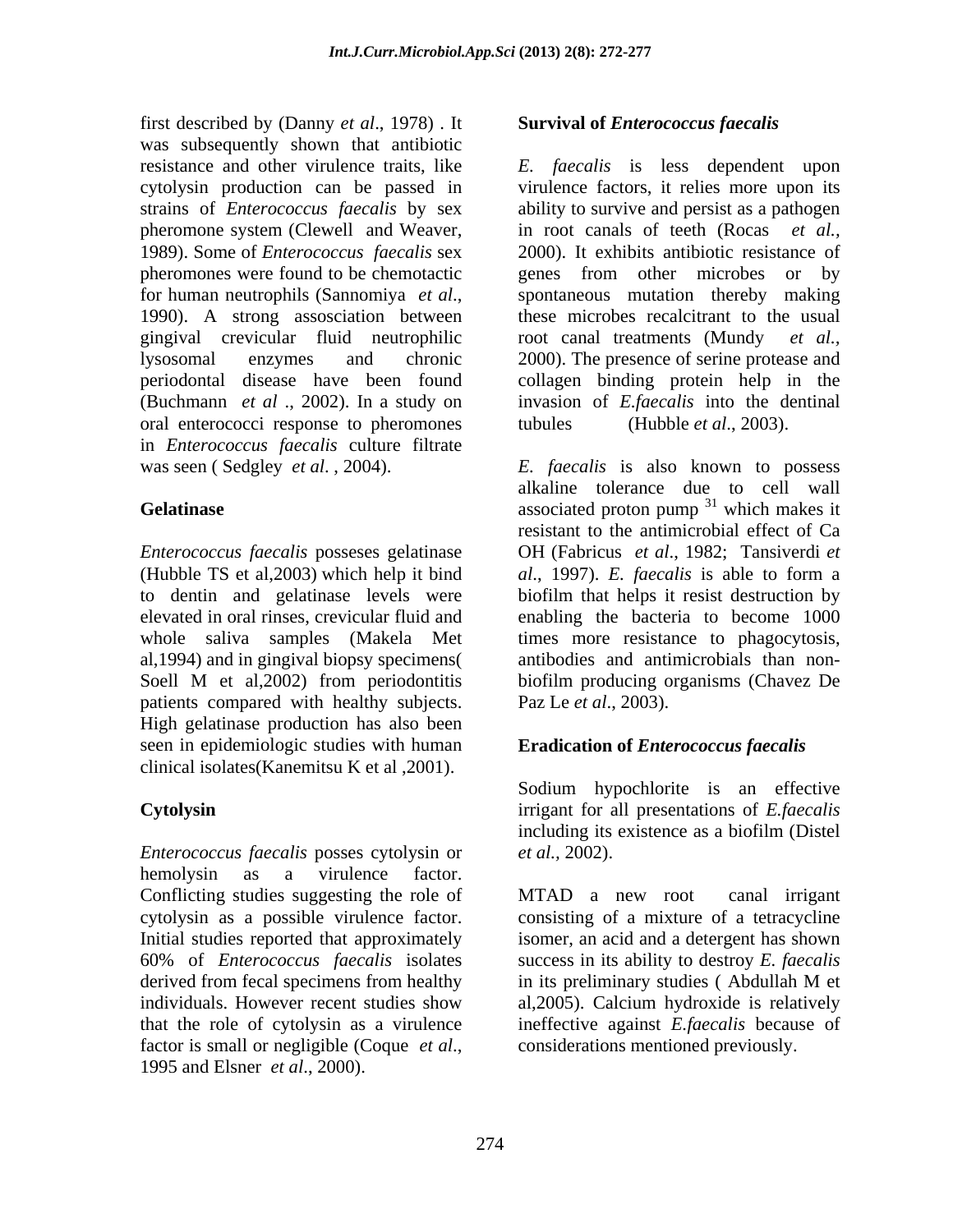Combination of irrigants to eliminate *E.faecalis* have been used. Erythromycin mixed with Ca OH seems to be a valuable option against monoinfections of 94:240-5. enterococci (Shabahang and Torabinejab, Bergenholtz, G., 1974. Micro-organisms 2003). Chlorhexidine has shown to from necrotic pulp of traumatized provide a better antimicrobial action against *E. faecalis* (Basrani *et al*., 2002).

The antimicrobial activity against PMN responses in chronic periodontal *E. faecalis* of various sealers has also been studied. Roth 811(Roth International Ltd, Chicago) has shown to exhibit the greatest antimicrobial activity against *E. faecalis* as compared to other sealers(Mickel, 2003). Recently antimicrobial efficacy was Chavez De Paz, L.E., G. Dahlen, A. assessed against clinical isolates of enterococci from persisting root canal G.2003. Bacteria recovered from teeth infections by using nanometric bioactive with apical periodontitis after glass 45s5, the killing efficacy was higher (Waltimo *et al*., 2007). Int. Endod. J.36 (7):500-8.

A better understanding of the role of the virulence factors of *E.faecalis* in in *Enterococcus faecalis*. Plasmid. endodontic infections, survival 21:175-184. mechanisms that enable it to cause Coque, T.M., Patterson Me, J.M. persistent endodontic infections and continued research on *E.faecalis* and its elimination from the dental apparatus will improve treatment results in endocarditis. The enterococci isolated from patients

- Abdullah, M., Y.L. Ng, K. Gulabivala, D.R. Moles and Spratt, D.A. 2005. *faecalis* phenotypes to root canal
- A. Baghdayan, M.S. Gilmore, F. amplification<br>Charbonne et al. 2002 In vitro 40:414-21. Charbonne *et al*., 2002. *In - vitro* adhesive properties and virulence strains. Res. Microbiol. 153:75-80. medicated<br>
rani B. J. Santos J. Tiaderhani et al. (28:689-93.)
- Basrani, B., J. Santos, L. Tjaderhani *et al.*, <sup>28:689-93.</sup><br>2002. Substantive antimicrobial Dunny, G.M., B.L. Brown and Clewell,

activity in chlorhexidine -treated human root dentin. Oral Surg. Oral Med. Oral Pathol. Oral Radiol. Endod. 94:240-5.

- teeth. Odontol Rev. 25:347-358.
- Buchmann, R., A. Hasilik, M.E. Nunn, T.E. Van Dyke and Lange, D.E .2002. disease: evaluation by gingival crevicular fluid enzymes and elastase alpha  $-1$  – proteinase inhibitor complex. J. Clin. Periodontal. 29:563- 572.
- Molander, A. Moller and Bergenholtz, G.2003. Bacteria recovered from teeth with apical periodontitis after antimicrobial endodontic treatment.
- Clewell, D.B., and Weaver, K.E .1989. Sex pheromones and plasmid transfer 21:175-184.
- **References** and from feces of hospitalized and Coque, T.M., Patterson Me, J.M. Steckelberg and Murray, B.E. 1995. Incidence of hemolysin, gelatinase and aggregation substance among enterococci isolated from patients with endocarditis and other infections community based persons . J. infect. Dis. 171:1223-1229.
- Susceptibilities of two *Enterococcus* T.A.2002. Typing and subtyping of 83<br> *faecalis* phenotypes to root canal clinical isolates purified from medications. J. Endod. 31:30-6. surgically implanted silicone feeding Archimbaud, C., N. Shankar, C. Forestier, tubes by random polymorphic DNA Dautle, M.P., R.L. Urlich and Hughes, T.A.2002. Typing and subtyping of 83 clinical isolates purified from tubes by random polymorphic DNA amplification. J. clin. Microbiol.
	- factors of *Enterococcus faecalis* Distel, J.W., J.F. Halton and Gillespie, M.J. 2002. Biofilm formation in medicated root canals. J. Endod. 28:689-93.
		- Dunny, G.M., B.L. Brown and Clewell,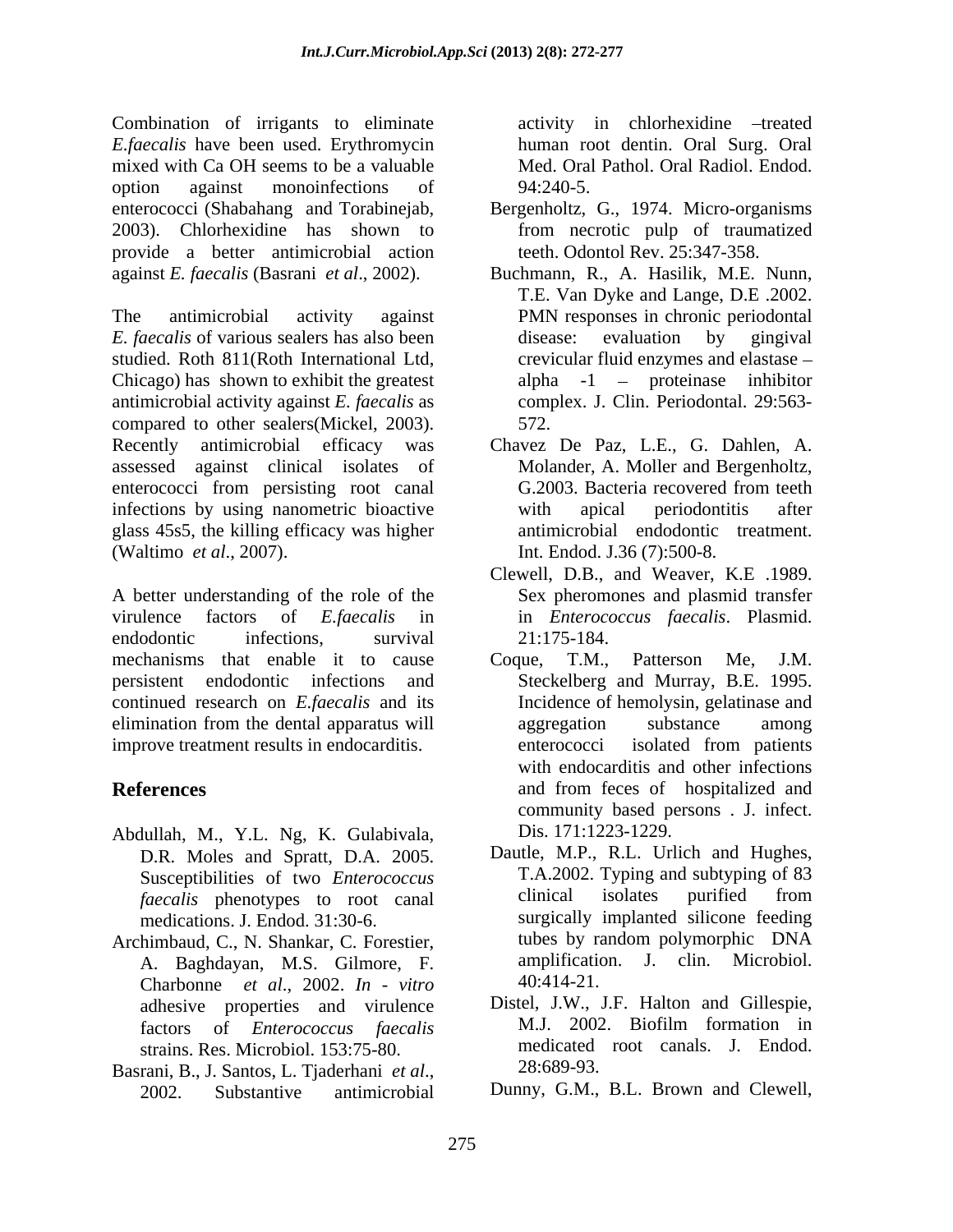- Elsner, H.A., I. Sobottka, D. Mack, M.
- Moeller, A. J. 1982. Influence of 527.
- Facklam, R.R., M.G. Carvalho and
- adhesion to dentin :Oral.Microbial. Immunol.18:121-126.
- Kanemitsu, K., T. Nushino, H. Kunishima, G.M. Weinstock and Murray, B.E.
- Kayaoglu, G., and Orstavik, D.2004. *faecalis*: relationship to endodontic 68:5210-5217.
- Love, RM., 2001. *Enterococcus faecalis* failure. Int. Endod. J. 34:399-405.
- D.B. 1978. Induced cell aggregation Makela, M., T. Salo, V.J. Mitto and and mating in Streptococcus faecalis: Lanjava, H. 1994. Matrix evidence for a bacterial sex metalloproteinases (MMP-2 and pheromone. Proc. Natl. Acad. Sci. MMP-9) of the oral cavity : cellular<br>USA.75 :3479-3483. origin and relationship to periodontal Lanjava, H. 1994. Matrix metalloproteinases (MMP-2 and MMP-9) of the oral cavity : cellular status. J Dent Res. 81:174-178.
- Claussen, R. Larrys and Wirth, R. Mickel, A., T. Nguyen and Chogyle, S. 2000. Virulence factors of 2003. Antimicrobial activity of Enterococcus faecalis and endodontic sealers in *Enterococcus*  Enterococcus faecium blood culture *faecalis*. J. Endod. 29: 257-8. 2003. Antimicrobial activity of *faecalis*. J. Endod. 29: 257-8.
- isolates. Eur. J. Clin. Microbiol. Infect. Miller, W.D., 1994.An introduction to the Dis. 19:39-42. study of the bacterio-pathology of the Fabricus, L., G. Dahlen, S.E. Holm and dental pulp. Dent Cosmos. 36:505dental pulp. Dent Cosmos. 36:505- 527.
	- combinations of oral bacteria on Mims, C., N. Dimmock, A. Nash and periapical tissues of monkeys. Scand. J Stephen, J.1995. Mim's pathogenesis .Dent. Res. 90:200-6. Stephen, J.1995. Mim's pathogenesis of infectious diseases. New York: Academic Press.
- Texeira, L.M. 2002. History, Molander, A., and Dahlen, G.2 003. taxonomy, biochemical characteristics and susceptibility testing of potential of tetracycline or Enterococci. In : Gillmore MS ed. The erythromycin mixed with calcium Enterococci; pathogenesis, molecular bydroxide as intracanal dressing biology and antibiotic resistance against *Enterococcus faecalis* in vivo. Washington ASM press. pp.1-54. Oral Surg. Oral Med. Oral Pathol. Oral Hubble, T.S., J.F. Harton, S.R. Radiol. Endod. 96 (6):744-50. Evaluation of the antibacterial potential of tetracycline or erythromycin mixed with calcium hydroxide as intracanal dressing
	- Nallapareddy, B.E. Murray and Mundy, L.M., D.F. Sahm and Gilmore, M. Gillespie, M.J. 2003. Influence of 2000. Relationships between *Enterococcus faecalis* proteases and the collagen -binding protein ace, on antimicrobial resistance. Clin. 2000. Relationships between enterococcal virulence and antimicrobial resistance. Clin. Microbiol. Rev . 13:513-22.
	- N. Okamura, H. Takemura, H. 2000. Diversity of ace, a gene Yamamoto *et al* ., 2001. Quantitative encoding a microbial surface determination of gelatinase activity component recognizing adhesive among enterococci. J. Microbiol Methods. 47:11-16. strains of *Enterococcus faecalis* and Virulence factors of *Enterococcus*  human infections. Infect Immun. Nallapreddy, S.R., K.V. Singh, R.W. Duh, G.M. Weinstock and Murray, B.E. encoding a microbial surface component recognizing adhesive matrix molecules, from different evidence for production of ace during 68:5210-5217.
	- disease. Crit Rev Oral Biol Med. Richards, M.J., J.R. Edwards, Culver Dh<br>15:308-20. and Gaynes, R.P .2000. Nosocomial a mechanism for its role in endodontic surgical intensive care units in theRichards, M.J., J.R. Edwards, Culver Dh and Gaynes, R.P .2000. Nosocomial infections in combined medical-